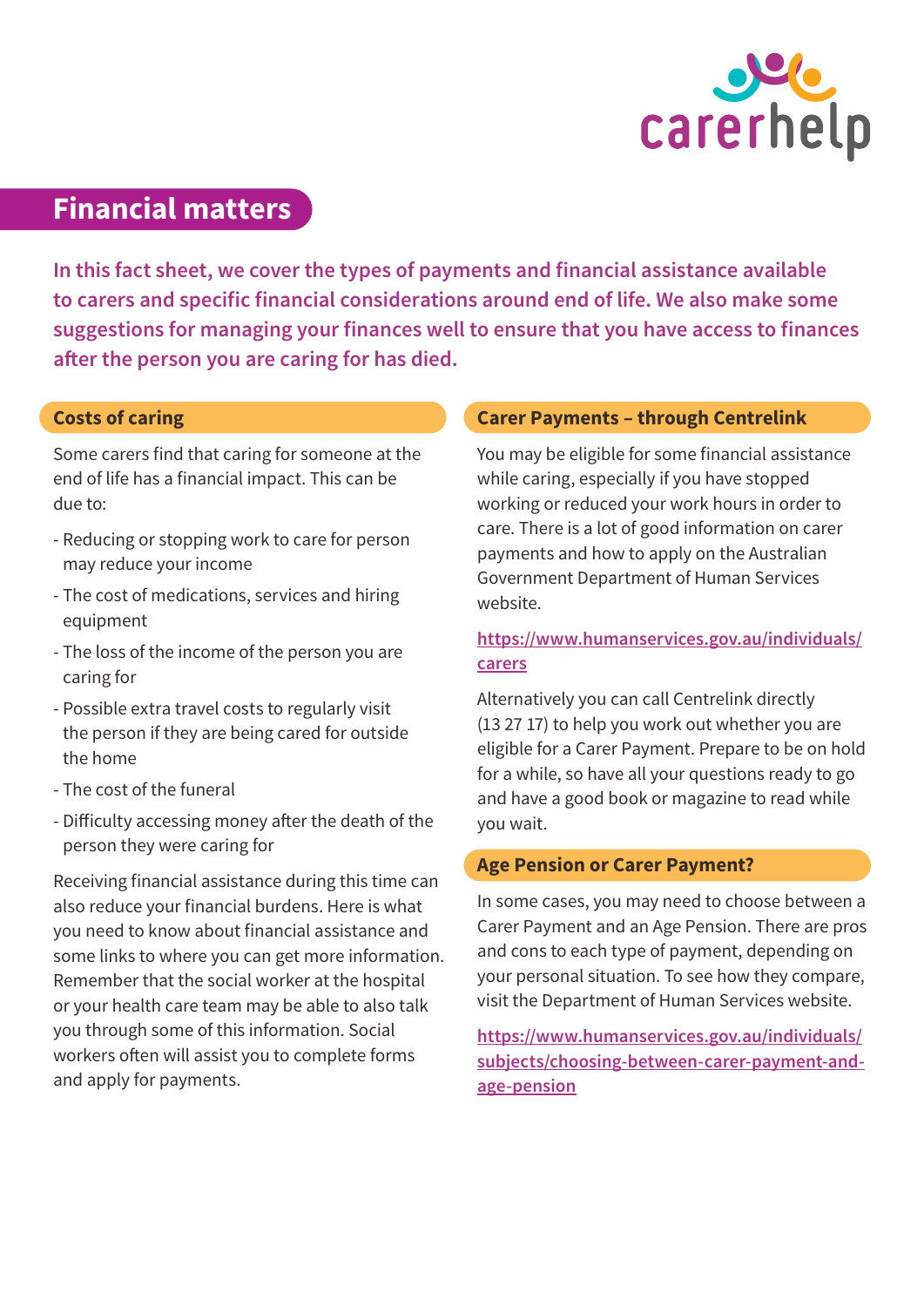#### **NDIS – National Disability Insurance Scheme**

The National Disability Insurance Scheme is a new way of supporting people under the age of 65 who have a disability. The aim of the program is to help people with disability to remain independent. If the person you are caring for is under the age of 65 and has a disability then for more information please visit:

#### **<https://www.ndis.gov.au/>**

**[http://www.carersaustralia.com.au/ndis-and](http://www.carersaustralia.com.au/ndis-and-carers/support-for-families-and-carers/)[carers/support-for-families-and-carers/](http://www.carersaustralia.com.au/ndis-and-carers/support-for-families-and-carers/)**

#### **My Aged Care**

If the person you are caring for is aged 65+ (or 50+ for aboriginal or Torres Strait Islander people) then you may be eligible for assistance from Australian Government funded aged care services. They will fund additional services so that you do not need to pay for these services privately. Some services that they can provide include personal care or nursing care services in the home, physio and other care, modifications to the home, meals, cleaning, and equipment. They can provide short term help including respite if you need a break yourself or they can assist with care in an aged care home.

You can also call My Aged Care on **1800 200 422** (8am-8pm Mon-Fri and 10am-2pm Sat). Have the Medicare number of the person you are caring for handy. Once someone is registered they will get a My Aged Care number that you can use in any future contact.

**<https://www.myagedcare.gov.au/home-start-here>**

## **Preparing your finances for the future**

It is also really important to prepare yourself financially for when the person you are caring for dies. Getting prepared from a practical and financial perspective can be difficult while caring for someone at the end of their life. You are probably very busy with day to day caring activities and you may feel emotionally overwhelmed. You may feel like it is too hard to also take care of additional financial, legal and other practical matters. However, updating legal documents, changing names on accounts, and ensuring you have access to income will make things a lot easier down the track. If you have an accountant, it can be helpful to ask them to talk you through how to prepare financially for the death of your partner, relative or friend.

Bank accounts will not be accessible once the person dies, unless you are a joint holder of the account. Sometimes the process of finalising the estate can take months and during that time you will not have access to any money held in accounts of the person who has died. Therefore, it is a good idea to ensure that you have your name on any accounts that you need access to after the person has died. This is also true of loan accounts, including home loans. Again, it is a good idea to go through the process of adding your name as a joint account holder so that you have access to these accounts following the person's death. However, if you are named on a joint account when the person dies, you will also be responsible for paying any outstanding money or debts associated with that account. Please talk to your accountant about any tax implications of adding your name to loan accounts, investment accounts or other accounts.